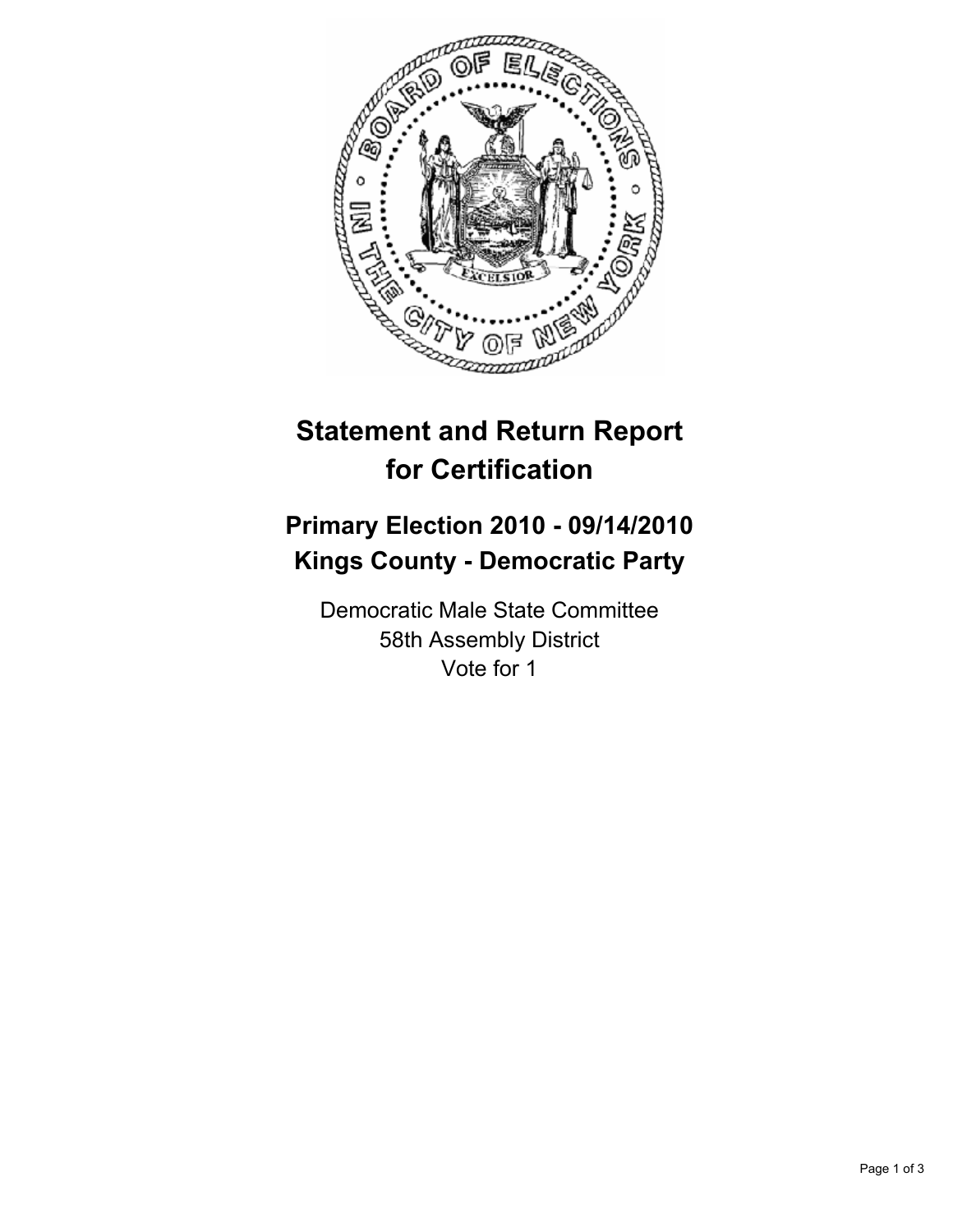

## **Assembly District 58**

| PUBLIC COUNTER<br><b>EMERGENCY</b><br>ABSENTEE/MILITARY | 5,419<br>24<br>255 |
|---------------------------------------------------------|--------------------|
|                                                         |                    |
|                                                         |                    |
|                                                         |                    |
| <b>AFFIDAVIT</b>                                        | 67                 |
| <b>WEYMAN A CAREY</b>                                   | 2,511              |
| <b>CORY PROVOST</b>                                     | 1,987              |
| DENNIS L JUROFSKY (WRITE-IN)                            |                    |
| EARL WILLIAMS (WRITE-IN)                                |                    |
| LATRICE WALKER (WRITE-IN)                               |                    |
| <b>Total Votes</b>                                      | 4.501              |